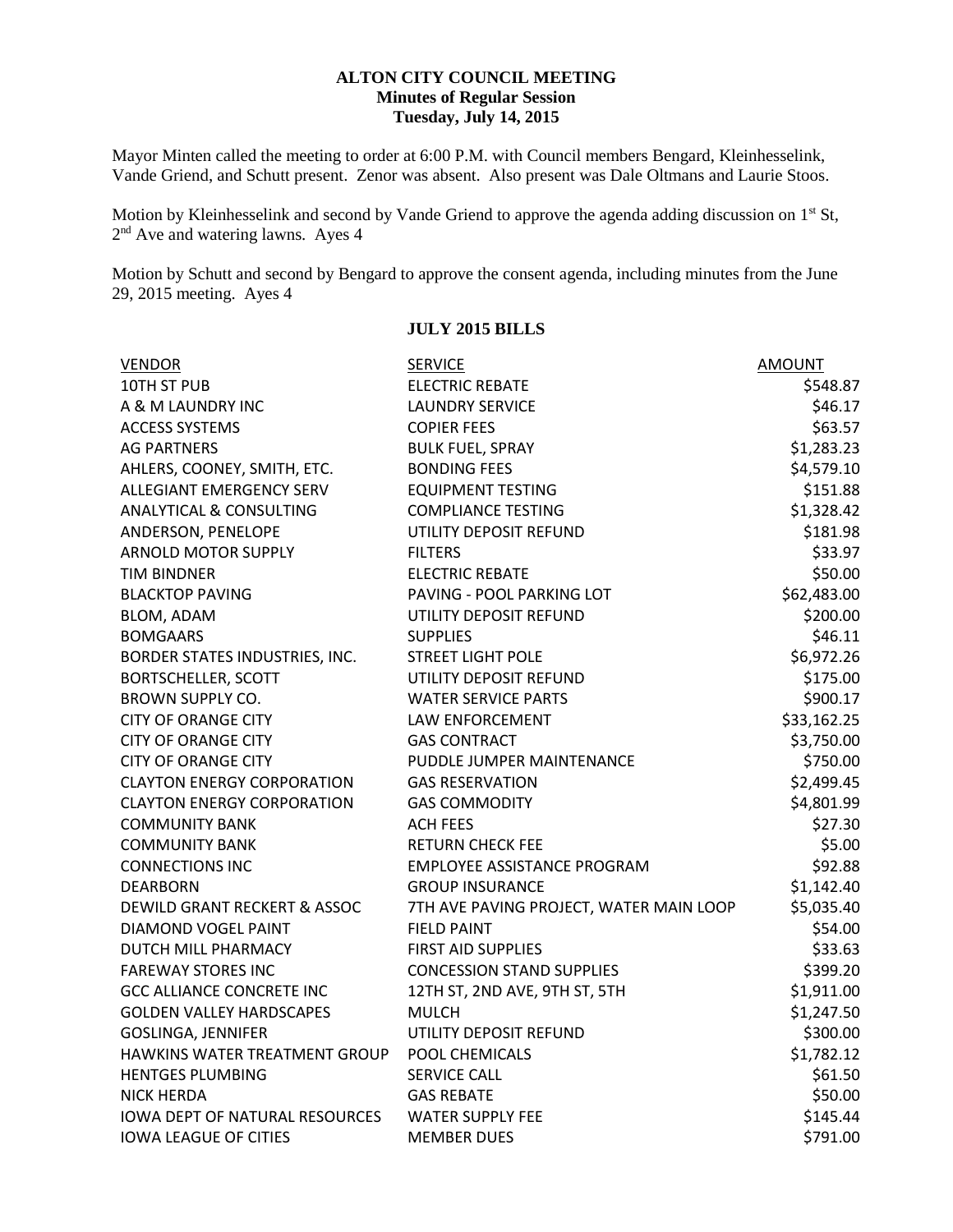| <b>IOWA ONE CALL</b>               | <b>LOCATES</b>                                           | \$54.00      |
|------------------------------------|----------------------------------------------------------|--------------|
| <b>IOWA UTILITIES BOARD</b>        | <b>ELECTRIC ASSESSMENT</b>                               | \$973.00     |
| <b>IOWA UTILITIES BOARD</b>        | <b>GAS ASSESSMENT</b>                                    | \$715.00     |
| <b>JELLEMA CONSTRUCTION</b>        | STREET CUTTING 3RD AVE & 11TH                            | \$952.50     |
| KLAY, VELDHUIZEN, BINDNER, DEJONG  | SIOUX GOLF, VICIOUS DOG, LEGAL FEES                      | \$759.00     |
| <b>KLEIN, RANDY</b>                | <b>ELECTRIC REBATE</b>                                   | \$50.00      |
| KLEINHESSELINK, JESSE              | UTILITY DEPOSIT REFUND                                   | \$250.00     |
| KOOI, KISARA                       | UTILITY DEPOSIT REFUND                                   | \$78.67      |
| <b>KORVER LAWN CARE</b>            | <b>DRAINAGE DITCH</b>                                    | \$250.00     |
| <b>SHAWN LANCASTER</b>             | <b>GAS REBATE</b>                                        | \$400.00     |
| <b>SIOUX TANK LINE</b>             | UTILITY DEPOSIT REFUND                                   | \$53.29      |
| <b>MATHESON TRI-GAS IN</b>         | <b>OXYGEN</b>                                            | \$25.60      |
| <b>MBMECA</b>                      | <b>ELECTRIC TRANSMISSION</b>                             | \$2,749.56   |
| METERING & TECHNOLOGY SOL          | <b>WATER METERS</b>                                      | \$5,275.60   |
| MID SIOUX OPPORTUNITY              | PROJECT SHARE                                            | \$20.00      |
| MIDAMERICAN ENERGY                 | <b>LIGHTS</b>                                            | \$149.61     |
| MIKES WELDING & REPAIR             |                                                          | \$779.55     |
| MISSOURI RIVER ENERGY SERVICES     | <b>GRADER REPAIR, SUPPLIES, GRATE</b><br><b>ELECTRIC</b> |              |
|                                    | <b>VEHICLE MAINTENANCE</b>                               | \$41,343.35  |
| <b>MOUW MOTOR</b>                  |                                                          | \$44.90      |
| MUNICIPAL UTIL-BILLS               | <b>UTILITIES</b>                                         | \$1,270.83   |
| <b>NEAL CHASE LUMBER CO</b>        | SHELTER HOUSE, MAINTENANCE, SUPPLIES                     | \$2,074.29   |
| NEWMAN, SHARON                     | UTILITY DEPOSIT REFUND                                   | \$250.00     |
| NOTEBOOM ELECTRIC                  | <b>GFCI BOLT - ON BREAKER</b>                            | \$531.18     |
| OLIVER, JOLYNN                     | UTILITY DEPOSIT REFUND                                   | \$94.71      |
| ORANGE CITY MUNICIPAL UTILITIES    | <b>BULK WATER</b>                                        | \$5,787.79   |
| ORANGE CITY HEALTH SYSTEM          | PARAMEDIC ASSIST, C-COLLAR                               | \$245.25     |
| ORANGE CITY SANITATION             | <b>GARBAGE HAULING</b>                                   | \$6,271.70   |
| <b>PAYROLL</b>                     | 6/30/15 PAYROLL                                          | \$31,377.01  |
| POTTEBAUM, ANGELA                  | UTILITY DEPOSIT REFUND                                   | \$250.00     |
| PRICE, AUSTIN                      | UTILITY DEPOSIT REFUND                                   | \$350.00     |
| <b>RANDY'S IRON WORKS</b>          | REPAIR AND MAINTENANCE                                   | \$502.47     |
| <b>SIOUX COUNTY ENGINEER</b>       | <b>ELECTRIC REBATES</b>                                  | \$730.00     |
| <b>SIOUXLAND PRESS</b>             | WATER QUALITY REPORT, PUBLICATIONS                       | \$351.40     |
| SPIREWORKS CREATIVE                | WEBSITE MANAGEMENT, DOMAIN                               | \$456.00     |
| <b>TEGROOTENHUIS, KIRK</b>         | UTILITY DEPOSIT REFUND                                   | \$300.00     |
| TREASURER - STATE OF IOWA          | <b>SALES TAX</b>                                         | \$3,282.00   |
| TRITECH EMERGENCY SYSTEMS INC      | <b>RESCUE BILLING</b>                                    | \$192.50     |
| U S CELLULAR                       | <b>CELL PHONES</b>                                       | \$331.73     |
| U.S. POSTMASTER                    | <b>POSTAGE</b>                                           | \$500.00     |
| <b>USA BLUE BOOK</b>               | <b>MARKING WHISKERS</b>                                  | \$14.49      |
| UTILITY EQUIPMENT CO.              | <b>RISER</b>                                             | \$845.96     |
| UTILITY SALES & SERVICE            | <b>WASHERS</b>                                           | \$79.33      |
| VANBEEK, CHRIS                     | UTILITY DEPOSIT REFUND                                   | \$200.00     |
| <b>VANDENBERG, ERIC</b>            | UTILITY DEPOSIT REFUND                                   | \$300.00     |
| VANWYK, CURT                       | UTILITY DEPOSIT REFUND                                   | \$250.00     |
| <b>VERMEER SALES &amp; SERVICE</b> | <b>LOCATOR</b>                                           | \$319.00     |
| <b>VISA</b>                        | REGISTRATION, POSTAGE, SUPPLIES                          | \$926.75     |
| <b>WELLMARK</b>                    | <b>GROUP INSURANCE</b>                                   | \$7,494.81   |
| <b>WEST IOWA TELEPHONE</b>         | TELEPHONE, INTERNET, FAX                                 | \$633.24     |
| WIERSMA, TRAVIS                    | UTILITY DEPOSIT REFUND                                   | \$300.00     |
|                                    | TOTAL ACCOUNTS PAYABLE CHECKS                            | \$258,521.86 |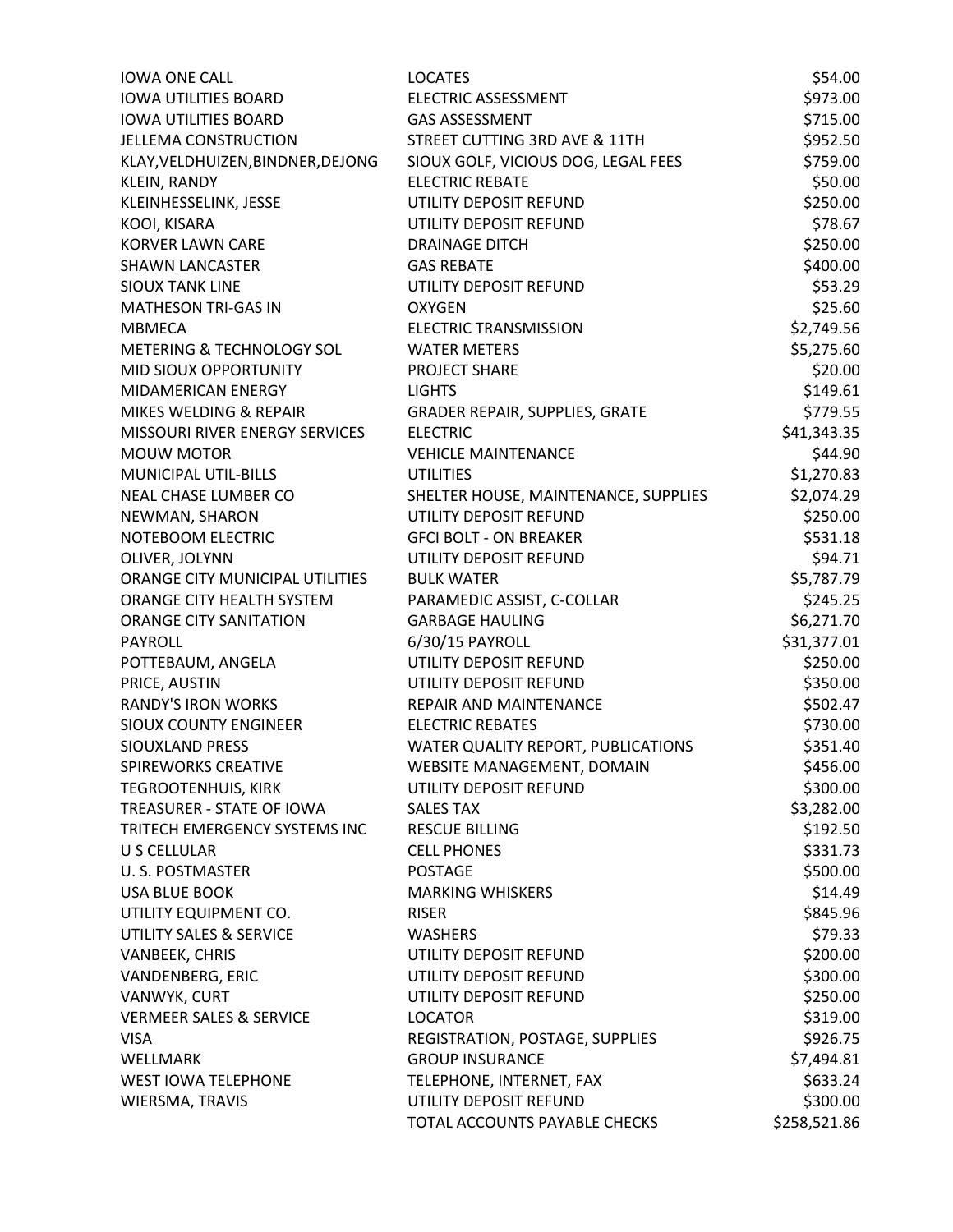**ALTON INDUSTRIAL PARK:** The Mayor opened the public hearing for amending Alton Urban Renewal District I Urban Renewal Plan at 6:12 PM. No oral or written comments were received at the consultation on June 16. No oral or written comments were received during the public hearing. The public hearing was closed at 6:15 P.M.

**RESOLUTION 15-28 "A RESOLUTION DETERMINING AN AREA OF THE CITY TO BE AN ECONOMIC DEVELOPMENT AREA, AND THAT THE REHABILITATION, CONSERVATION, REDEVELOPMENT, DEVELOPMENT, OR A COMBINATION THEREOF, OF SUCH AREA IS NECESSARY IN THE INTEREST OF THE PUBLIC HEALTH, SAFETY, OR WELFARE OF THE RESIDENTS OF THE CITY; DESIGNATING SUCH AREA AS APPROPRIATE FOR URBAN RENEWAL PROJECTS; AND ADOPTING AMENDMENT NO. 1 TO THE ALTON URBAN RENEWAL PLAN DISTRICT 1"** was introduced and moved for adoption by Council Member Bengard. Schutt seconded the motion to adopt.

Upon roll call vote, the following was recorded: Ayes: Bengard, Kleinhesselink, Schutt, Vande Griend Nays: None Absent: Zenor

Whereupon the Mayor declared the Resolution duly adopted.

Ordinance 718 was introduced by Council Member Schutt

**AN ORDINANCE AMENDING ORDINANCE NO. 608, PROVIDING THAT GENERAL PROPERTY TAXES LEVIED AND COLLECTED EACH YEAR ON ALL PROPERTY LOCATED WITHIN THE AMENDED ALTON URBAN RENEWAL AREA, IN THE CITY OF ALTON, COUNTY OF SIOUX, STATE OF IOWA, BY AND FOR THE BENEFIT OF THE STATE OF IOWA, CITY OF ALTON, COUNTY OF SIOUX, MOC-FLOYD VALLEY COMMUNITY SCHOOL DISTRICT, AND OTHER TAXING DISTRICTS, BE PAID TO A SPECIAL FUND FOR PAYMENT OF PRINCIPAL AND INTEREST ON LOANS, MONIES ADVANCES TO AND INDEBTEDNESS, INCLUDING BONDS ISSUED OR TO BE ISSUED, INCURRED BY THE CITY IN CONNECTION WITH THE AMENDED ALTON URBAN RENEWAL AREA (AMENDMENT NO. 1 TO THE ALTON URBAN RENEWAL PLAN DISTRICT 1)**

Motion by Council Member Bengard that the reading just had to be the first and the Council dispense with the statutory provision that this Ordinance be fully and distinctly read on three different days as provided by section 380.3 of the Code of Iowa. Motion was duly seconded by Council Member Kleinhesselink.

On roll call vote: Ayes: Bengard, Kleinhesselink, Schutt, Vande Griend Nays: None Absent: Zenor

And the Mayor declares the motion duly carried.

Motion by Schutt that title of said bill for Ordinance be approved as set out and said bill for Ordinance 718 be adopted and placed on its final passage. Council Member Bengard seconds the foregoing motion.

On roll call vote: Ayes: Bengard, Kleinhesselink, Schutt, Vande Griend Nays: None Absent: Zenor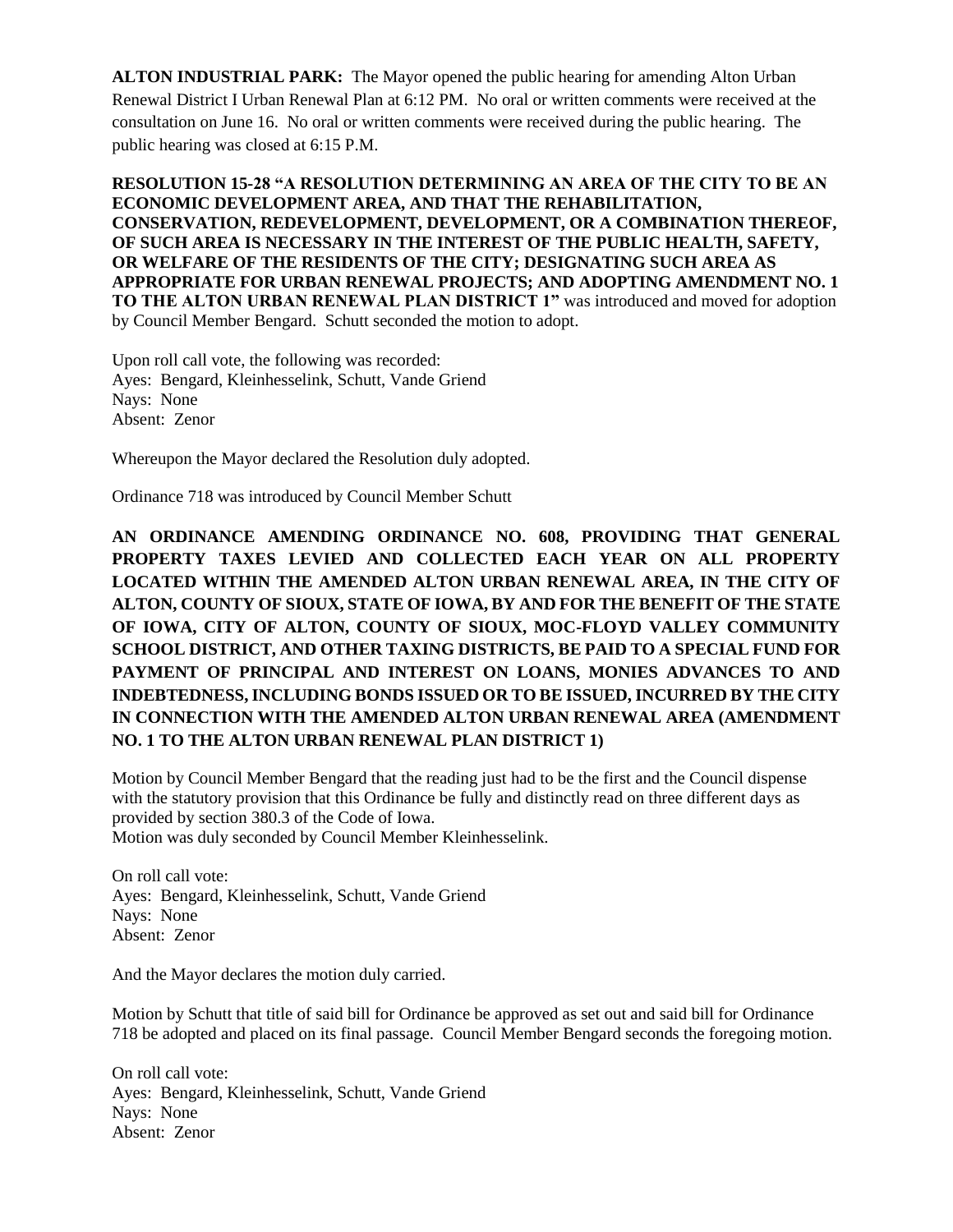The Mayor declares the motion duly carried and will forthwith sign he said Ordinance and the Clerk will add his attestation thereto, said Ordinance being adopted.

## **SIOUX COUNTY MULTI-JURISDICTIONAL HAZARD MITIGATION PLAN:** The Mayor

opened the public hearing for adopting the Sioux County Multi-Jurisdictional Hazard Mitigation Plan at 6:16 PM. No oral or written comments were received. The public hearing was closed at 6:18 P.M.

### **RESOLUTION 15-31 "A RESOLUTION OF THE CITY COUNCIL ALTON ADOPTING A HAZARD MITIGATION PLAN FOR SIOUX COUNTY"** was introduced and moved for adoption by Council Member Kleinhesselink. Vande Griend seconded the motion to adopt.

Upon roll call vote, the following was recorded: Ayes: Bengard, Kleinhesselink, Schutt, Vande Griend Nays: None Absent: Zenor

Whereupon the Mayor declared the Resolution duly adopted.

1<sup>ST</sup> AVENUE: The City has received a request from Viking Industries for dust control on 1<sup>st</sup> Ave. Oltmans provided the Council with a quote for the application to control the dust. Discussion was held regarding adding another reoccurring expense. It was the consensus of the Council to take no action.

**PARK STREET:** Oltmans informed the Council he was able to negotiate with the homeowners at 710 Park St to purchase the property for \$24,500 less outstanding bills.

Motion by Schutt and second by Bengard to approve the purchase of 710 Park St for \$24,500 less outstanding bills. Ayes 4

**VACATE STREET:** Oltmans informed the Council that Chad Cleveringa would like to vacate portions of Minnesota and Second Ave on the property her purchased and close it off to the public. The City would maintain current easements.

Motion by Bengard and second by Vande Griend to proceed with vacating portions of Minnesota Street and Second Avenue, maintaining current easements. Ayes 4

**ECONOMIC DEVELOPMENT:** Mayor Minten spoke to the Council about the potential of hiring staff for Economic Development. Discussion was held regarding the value the position would bring and where the funds would come from to pay for such a position. It was the consensus of the Council to have Oltmans visit with prospects to gauge interest in an hourly rate vs. salary.

**PERSONNEL:** Oltmans made recommendations to the Council on employee wages and benefits. Discussion was held.

**RESOLUTION 15-30 "A RESOLUTION OF THE CITY COUNCIL OF ALTON, IOWA, SETTING SALARIES AND WAGES FOR APPOINTED OFFICERS AND EMPLOYEES OF THE CITY FOR FISCAL YEAR 2015-2016"** was introduced and moved for adoption by Council Member Schutt. Kleinhesselink seconded the motion to adopt.

Upon roll call vote, the following was recorded: Ayes: Bengard, Kleinhesselink, Schutt, Vande Griend Nays: None Absent: Zenor Whereupon the Mayor declared the Resolution duly adopted.

Motion by Schutt and second by Kleinhesselink to pay out vacation and holiday hours in excess of allowable carryover at fiscal year 2014-2015 rates. Ayes 4